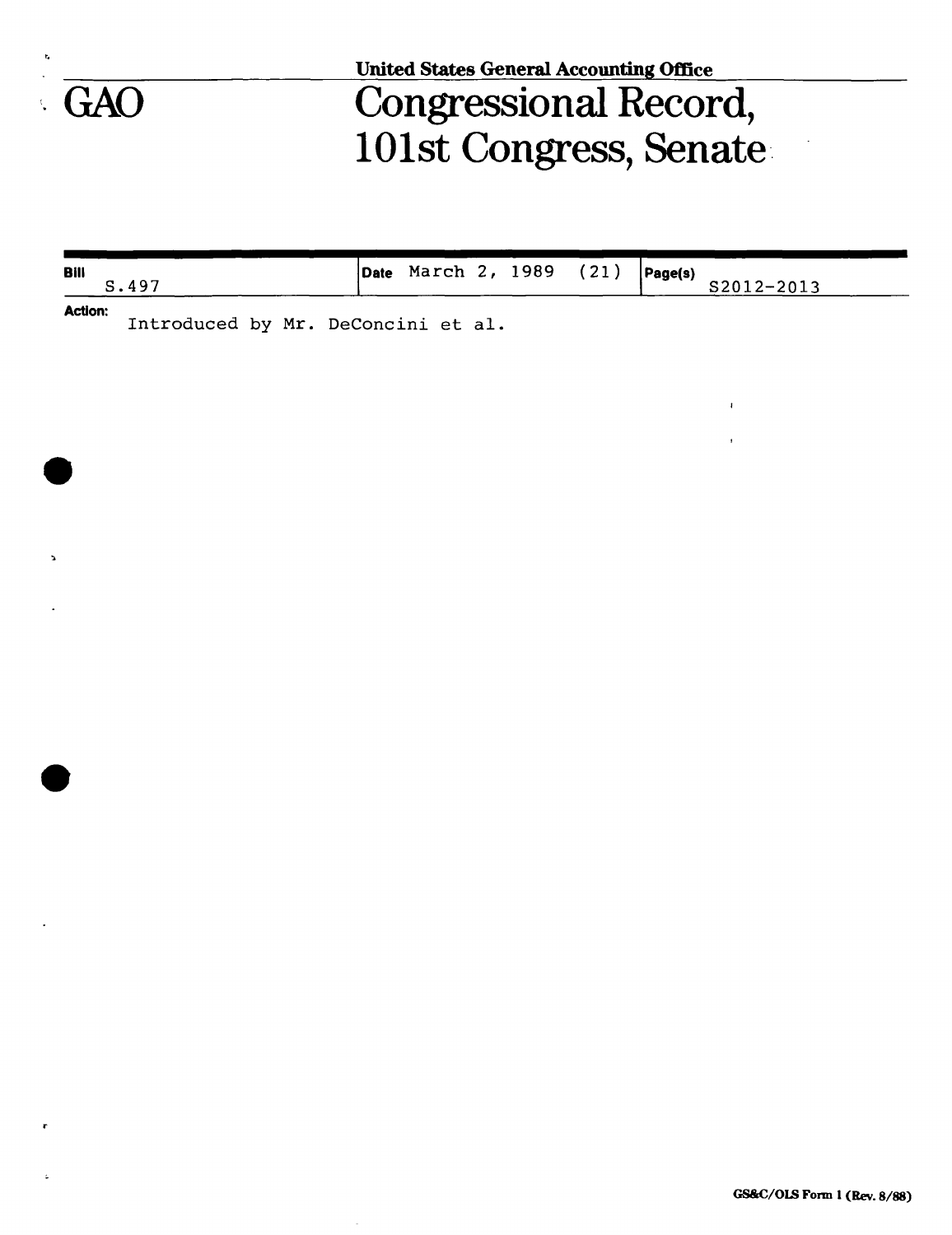By Mr. DzCONCINI (for himself. Mr. SIMON, and Mr. HATCH)\*

S. 497. A bill entitled the "Copyright Remedy Clarification Act"; to the Committee on the Judiciary.

**COPYRIGHT REMEDY CLARIFICATION ACT** 

• Mr. DECONCINI. Mr. President, I rise today to introduce a bill with my colleagues Senator SIMON and Senator HATCH to reaffirm Congress' intent that States be subject to suit under the 1976 Copyright Act for copyright infringement. This bill has been made necessary by recent Federal Circuit Court opinions which, contrary to what I believe was the clear Intent of the Congress when enacting the Copyright Act of 1976, have held that States are immune from suit in Federal court for infringement of copyright material. If these decisions are allowed to stand, without further congressional action, the intolerable result will be that States are entirely immune from prosecution for infringement under the comprehensive scheme of copyright protection the Congress provided in the Copyright Act. This lack of protection for American copyrighted material cannot be allowed to continue, and Congress must act now to restore to the law the degree of protection that has been thought to exist since Congress originally enacted the copyright law. The act must be amended to make clear that States are subject to suit in Federal district court for claims of copyright infringement.

ł

On October 3, 1988, the U.S. Court of Appeals for the Ninth Circuit held that States and their instrumentalities are immune from damage suits for copyright infringement under the sovereign immunity clause of the 11th amendment to the U.S. Constitution. That decision, together with a recent similar holding in the fourth circuit, critically impairs creative incentive and business investments throughout this country's copyright Industries—all of which serve important market segments which contain at least some State entities. Particularly vulnerable are the educational publishers among whose principal markets are State universities. The anomalous result of these decisions is that public universities can infringe without liability upon copyrighted material and essentially steal information from private universities, but private universities cannot similarly infringe with immunity on simuarly infringe with immunity on<br>public institutions. In other words, public institutions. In other words,<br>UCLA can sue USC for copyright in-UCLA can sue USC IOI copyright in-<br>fringement, but USC cannot sue fringement, but USC cannot sue<br>UCLA.

 $\ddot{i}$ 

Ł

A State assertion of sovereign immunity in copyright claims has a particularly devastating effect on copyright owners who—unlike others foreclosed by 11th amendment immunity only from the Federal courts—are deprived of any forum for effective relief. Following the ninth circuit decision, the Register of Copyrights reported to Congress that "copyright proprietors have demonstrated that they will suffer immediate harm if they are unable to sue infringing States". The ninth circuit court itself concluded that:

Although we find the arguments [of plaintiff copyright owner and amici copyright industries] compelling, we are constrained by the Supreme Court's mandate that we find an abrogation of immunity only when Congress has included \* \* \* unequivocal and specific language indicating an intent to subject States to suit in Federal court. Such language is absent from the Copyright Act of 1976. We recognize that our holding will allow States to violate the Federal copyright laws with virtual impunity. It is for the Congress, however, to remedy this problem.

Congressional reimposition of State liability for damage actions for copyright infringement is not a complicated matter and should not be a controversial one. The simple fact is that protecting copyright from this particular form of infringement does not render any conduct unlawful that is not already unlawful, it does not take away any "rights" from States that they now possess. It does provide fair opportunity for copyright owners to have their day in court, and it does provide relief for what is now and will remain infringing State conduct. Most importantly, congressional action to restore protection from infringement by States also serves to restore the careful, delicate balances struck by the 1976 Copyright Act—indeed, restoring this form of protection is essential to